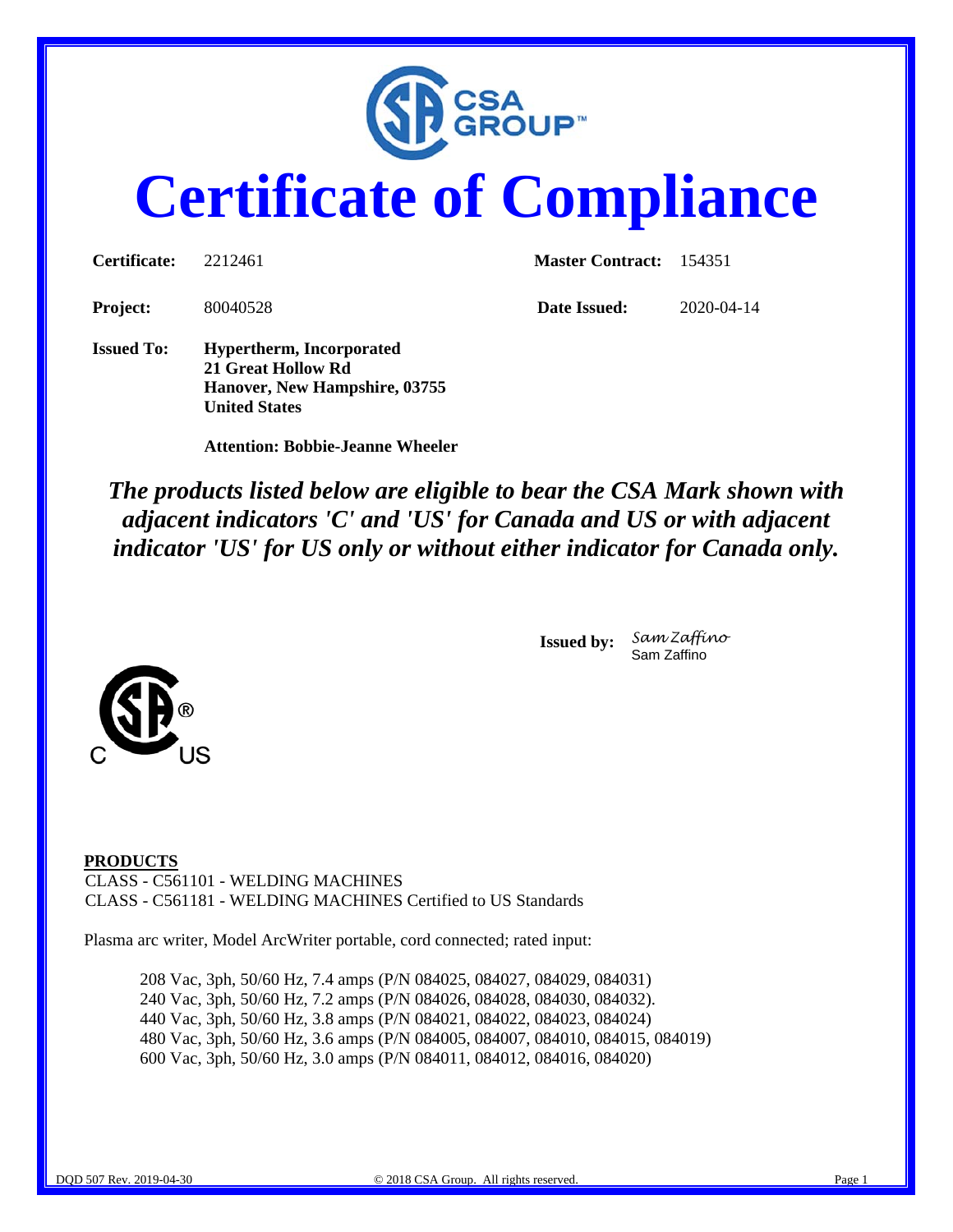

**Certificate:** 2212461 **Project:** 80040528

**Master Contract:** 154351 **Date Issued: 2020-04-14**

Rated output:

Current 4A-19A max (adjustable in 1-amp increments); Voltage 120Vdc; 100% duty cycle at 40° C, and OCV 235Vdc at rated input voltage

For use with integral torch Part No 128054. Note: Installation is subject to approval of the local inspection authority.

### **APPLICABLE REQUIREMENTS**

CSA Std C22.2 No. 60- Arc Welding Equipment<br>UL Std No. 551 7<sup>th</sup> Ed - Transformer-Type *i* Transformer-Type Arc-Welding Machines